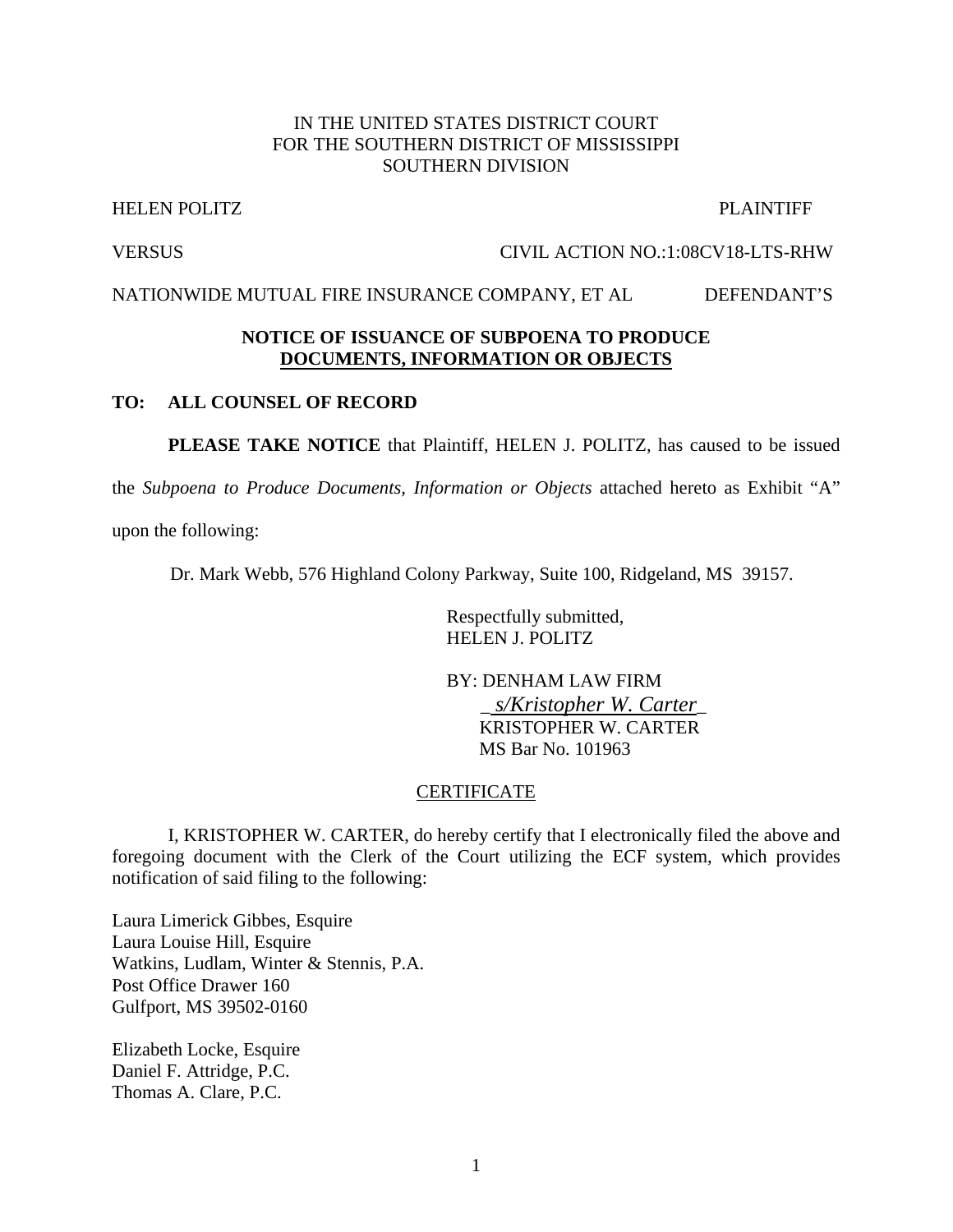Christian D.H. Schultz Robert B. Gilmore, Esquire Sean M. McEldowney, Esquire Kirkland & Ellis LLP 655 15th Street, N.W., Suite 1200 Washington, DC 20005

Crockett Lindsey U.S. Attorney's Office 1575 20th Ave. Gulfport, MS 39501

SO CERTIFIED on this the 22<sup>nd</sup> day of June, 2009.

# \_ *s/Kristopher W. Carter*\_ KRISTOPHER W. CARTER

KRISTOPHER W. CARTER, MS Bar No. 101963 DENHAM LAW FIRM 424 Washington Avenue (39564) Post Office Drawer 580 Ocean Springs, MS 39566-0580 228.875.1234 Telephone 228.875.4553 Facsimile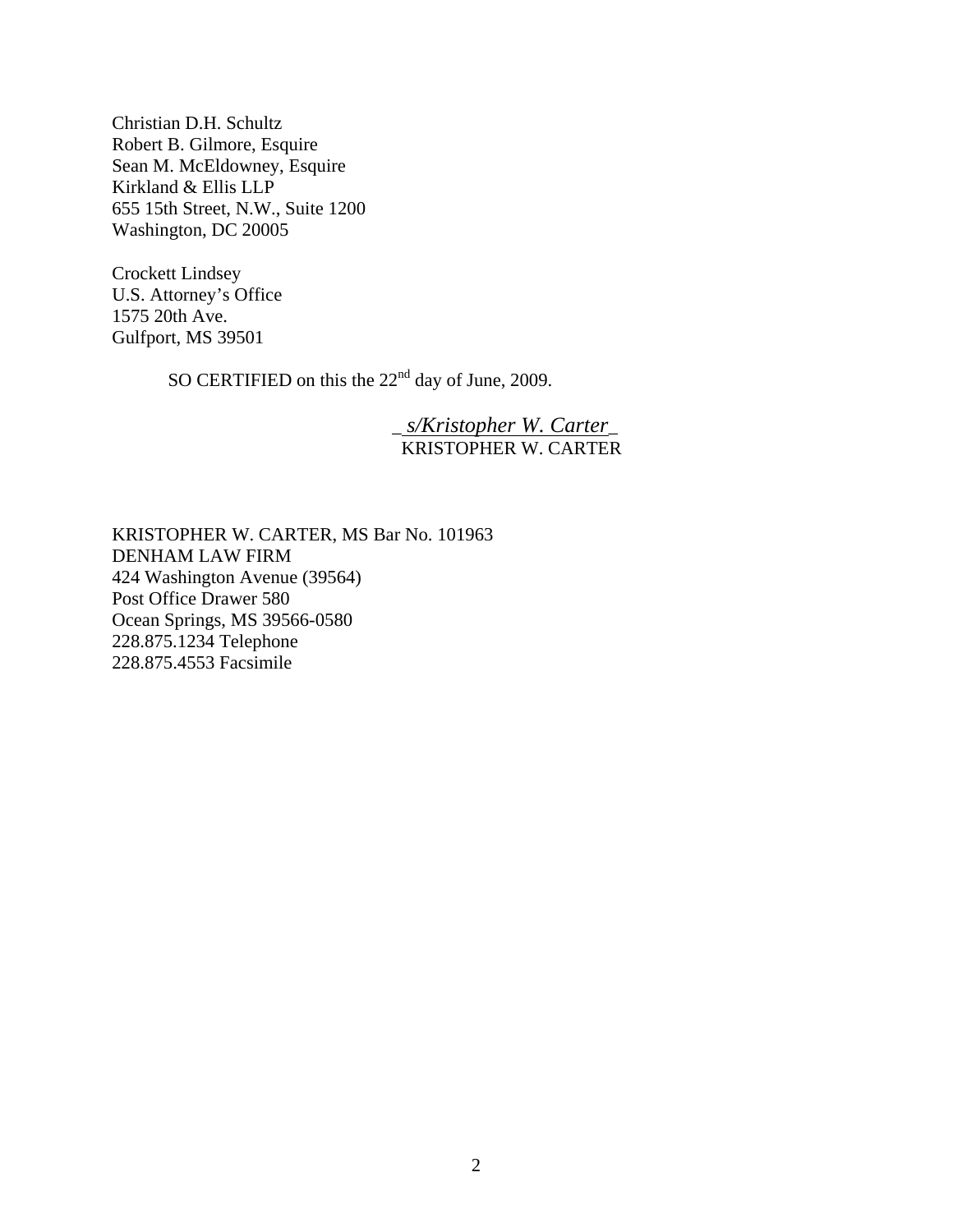AO 88B (Rev. 01/09) Subpoena to Produce Documents, Information, or Objects or to Permit Inspection of Premises

# **UNITED STATES DISTRICT COURT**

for the

Southern District of Mississippi

**Helen Politz** 

Plaintiff v.

Nationwide Mutual Fire Insurance Company, et al

Defendant

Civil Action No. 1:08cv18-LTS-RHW

(If the action is pending in another district, state where:

#### SUBPOENA TO PRODUCE DOCUMENTS, INFORMATION, OR OBJECTS OR TO PERMIT INSPECTION OF PREMISES

To: Dr. Mark Webb, 576 Highland Colony Parkway, Suite 100, Ridgeland, MS 39157

**M** Production: YOU ARE COMMANDED to produce at the time, date, and place set forth below the following documents, electronically stored information, or objects, and permit their inspection, copying, testing, or sampling of the material: See Exhibit "A" attached hereto.

| Place: Denham Law Firm, 424 Washington Avenue, Ocean | Date and Time:     |
|------------------------------------------------------|--------------------|
| Springs, MS 36564                                    | 07/06/2009 9:00 am |

□ Inspection of Premises: YOU ARE COMMANDED to permit entry onto the designated premises, land, or other property possessed or controlled by you at the time, date, and location set forth below, so that the requesting party may inspect, measure, survey, photograph, test, or sample the property or any designated object or operation on it.

| Place: | Time:<br>Jate |
|--------|---------------|
|        |               |

The provisions of Fed. R. Civ. P. 45(c), relating to your protection as a person subject to a subpoena, and Rule 45 (d) and (e), relating to your duty to respond to this subpoena and the potential consequences of not doing so, are attached.

Date:  $6 - 72 - 09$ 

**CLERK OF COURT** 

**OR** ignature

Signature of Clerk or Deputy Clerk

The name, address, e-mail, and telephone number of the attorney representing (name of party) Plaintiff, Helen Politz , who issues or requests this subpoena, are:

Kristopher W. Carter, Denham Law Firm, 424 Washington Avenue, Ocean Springs, MS 36564, kris@denhamlaw.com, (228) 875-1234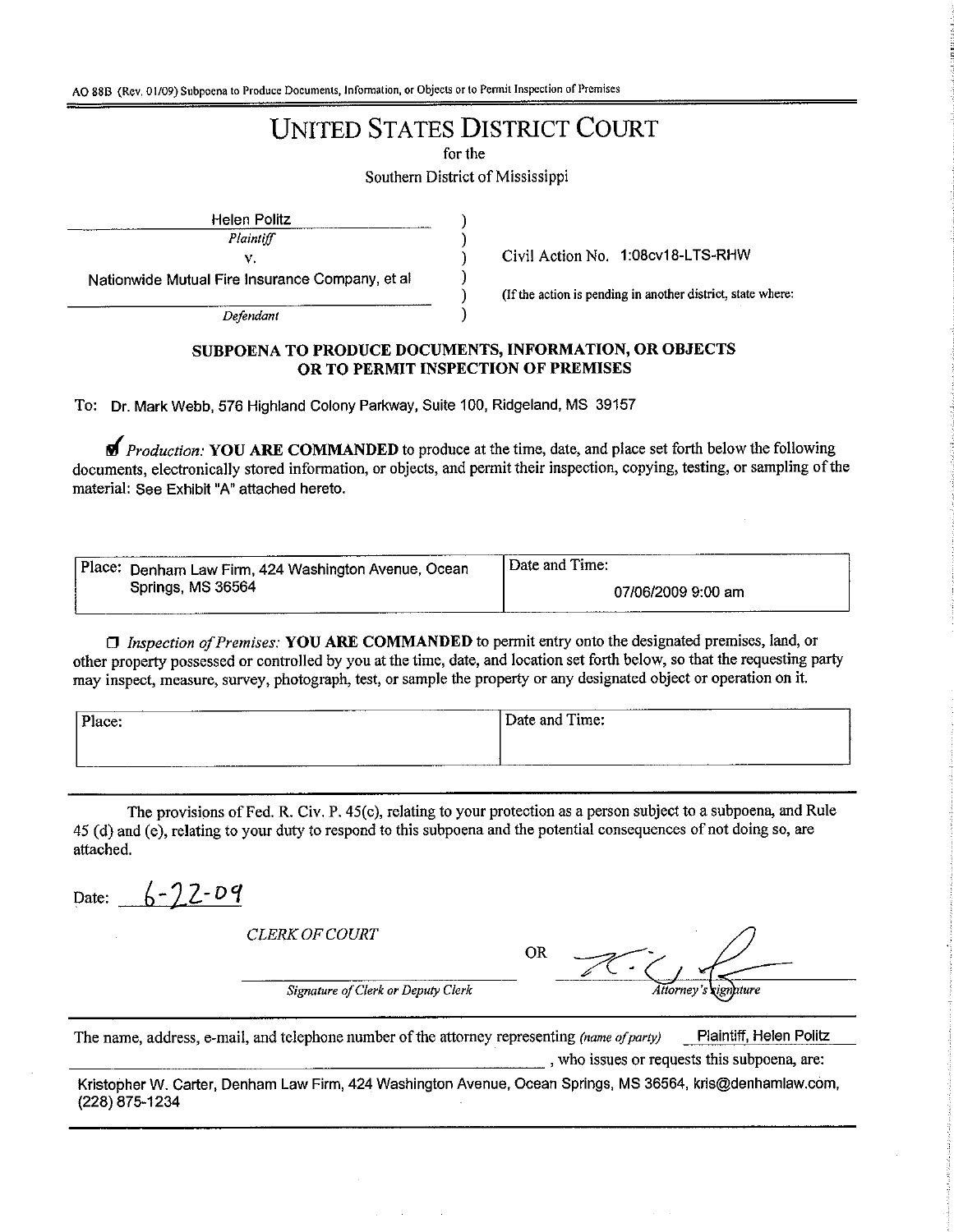# IN THE UNITED STATES DISTRICT COURT FOR THE SOUTHERN DISTRICT OF MISSISSIPPI **SOUTHERN DIVISION**

#### **HELEN POLITZ**

#### **PLAINTIFF**

**VERSUS** 

### CIVIL ACTION NO.:1:08CV18-LTS-RHW

NATIONWIDE MUTUAL FIRE INSURANCE COMPANY, ET AL DEFENDANT'S

### **EXHIBIT "A"** TO SUBPOENA IN A CIVIL CASE ATTACHMENT TO SUBPOENA DUCES TECUM TO DR. MARK WEBB

#### **Definitions:**

"You" and "your" includes you, your clinic and/or any other corporations, partnerships, L.L.C., P.A., L.L.P. or other entities from which you derive income from your professional medical practice.

#### **Documents to be Produced:**

- All documents indicating income generated, and the number of separate cases involving  $\mathbf{1}$ . services which you rendered to or at the request of Nationwide Mutual Fire Insurance Company (including any of its subsidiaries) and/or the law firm of Watkins, Ludlam, Winter & Stennis, P.A. and/or Kirkland & Ellis, LLP (including any of their current or past attorneys while employed with said firms) in the last ten  $(10)$  years.
- Copies of all complaints filed in any court against you alleging medical negligence,  $2.$ malpractice and/or violation of the standard of care in the practice of medicine in the last ten  $(10)$  years.
- $3.$ Copies of all 1099's, profits and loss statements, internal memoranda or other financial documents which indicate, address or outline the income you or your clinic have received from the following sources:
	- "Independent" or "employer" medical examinations or medical record reviews,  $(a)$ performed by you or anyone at your clinic at the instance of an employer, workers' compensation insurance carrier or attorney for either employer or carrier in a claim for work-related injuries in the last ten (10) years (identify all attorneys by name, firm name and address and, if known by you, indicate whether the attorney represented the plaintiff/claimant);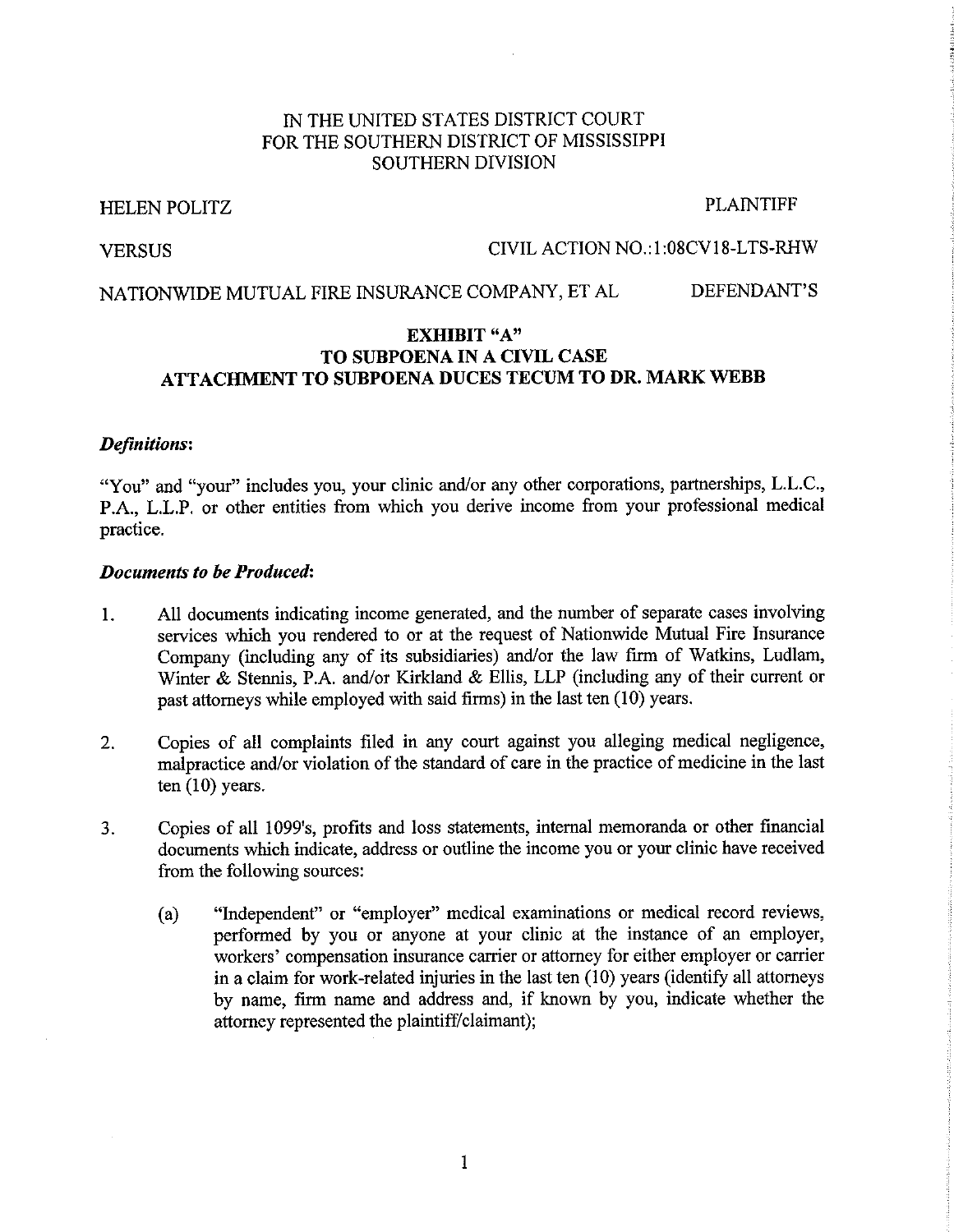- $(b)$ "Independent" medical examinations or medical record reviews, performed at the instance of any insurance company or any lawyer/law firm representing an insurance company, in the last ten  $(10)$  years; and
- Any other payments from liability insurance companies for any consultation work  $(c)$ (excluding payments from auto med pay or any health insurance company for payment of medical bills) in the last ten (10) years.
- All documents, including receipts for payment, honorariums or reimbursement for travel  $\overline{4}$ . expenses, for any programs or conferences, sponsored by any liability, homeowners or workers' compensation insurance company or industry group, where you have spoken since January 2000 on issues involving civil justice, IME's or EME's, physical impairment or restrictions and/or rehabilitation of injured patients.
- $5.$ All written materials you have submitted to any CLE, CME or other "educational" program, including corporate sponsored events, addressing functional capacity exams, permanent impairments and/or occupational restrictions.
- $6<sub>1</sub>$ A list or record of all referrals for treatment or exams to you or your office from plaintiffs' or claimants' counsel since January of 2000 (identify the counsel, but there is no need to identify the patient).
- $7<sub>1</sub>$ A list of records of all referrals for treatment or exam to you or your office from any liability, uninsured motorist or workers' compensation insurance carrier or any lawyer/law firm representing an insurance company.
- Any and all printouts, reports, cancelled checks, drafts or other documents evidencing, 8. relating or pertaining to any payment of compensation to you or your clinic to review medical records and/or render opinions and/or to testify as an expert witness at any court proceeding within the past ten  $(10)$  years.
- $9<sub>1</sub>$ Any contracts or retainer agreements to provide services or consultation for any liability, homeowners or Workers' Compensation insurance company since January of 2000.
- Your time sheets and copies of any and all documentation setting forth the hours for  $10.$ which you performed services of any kind in the above-captioned case.
- Any and all documentation and records of payment received for services rendered in the 11. above-captioned case (including those billed but not yet collected, and those expected to be billed).
- $12.$ A copy of any "learned treatise" (as per Federal Rule of Evidence 803(18)), any medical article, textbook, journal or other authoritative source referenced in any report which you have given in the above-captioned case, or upon which you have relied, or may reasonably expect to rely, in offering opinions in the above-captioned case (include a copy of the title page, table of contents, and all relevant sections of said document).